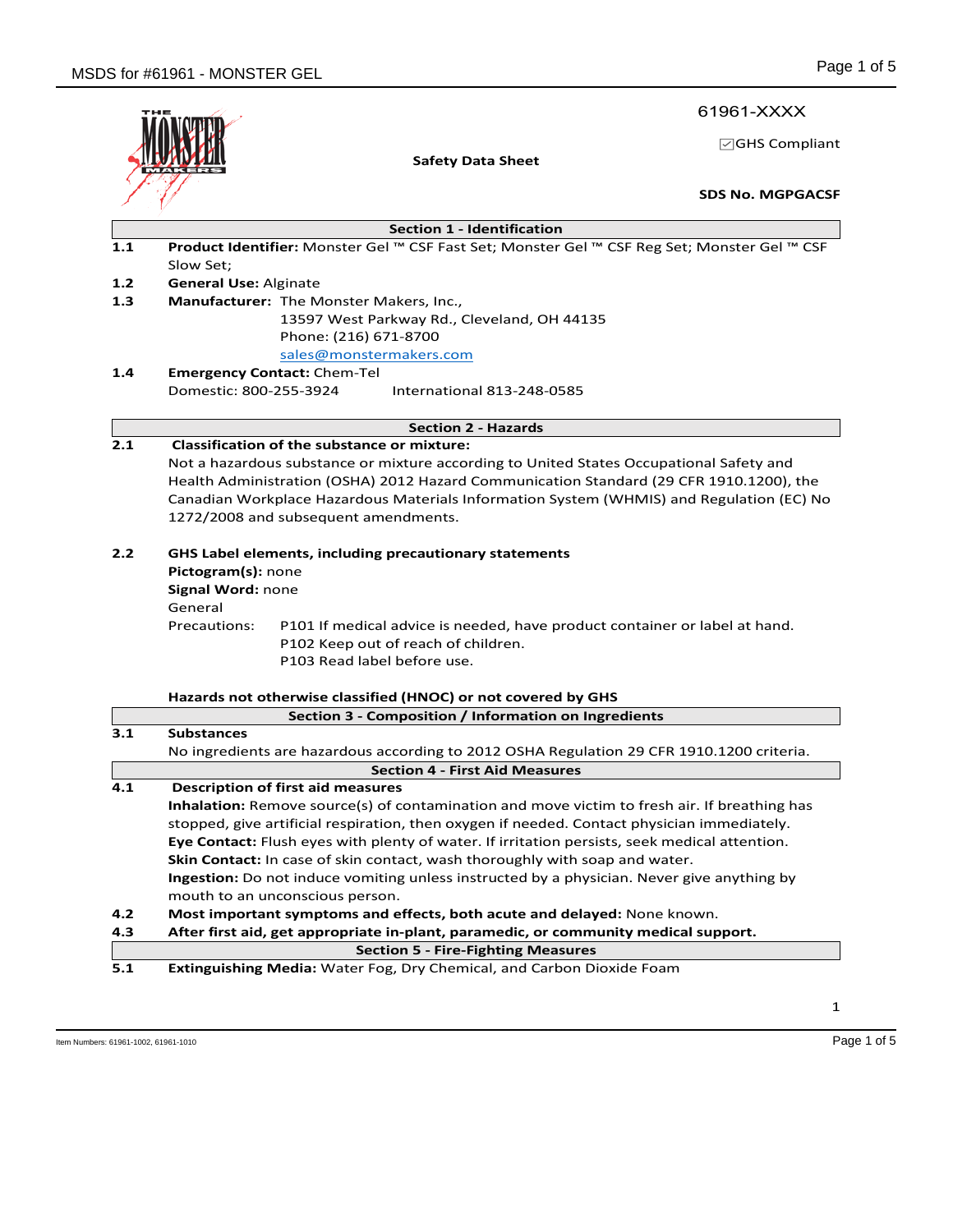

**SDS No. MGPGACSF**

☑GHS Compliant

- **5.2 Special hazards arising from the substance or mixture:** None known.
- **5.3 Advice for firefighters:** Use water spray to cool fire-exposed surfaces and to protect personnel. Shut off "fuel" to fire. If a leak or spill has not ignited, use water spray to disperse the vapors. Either allow fire to burn under controlled conditions or extinguish with foam or dry chemical. Try to cover liquid spills with foam. Because fire may produce toxic thermal decomposition products, wear a self-contained breathing apparatus (SCBA) with a full face piece operated in pressure demand or positive-pressure mode.
	- **Section 6 - Accidental Release Measures**
- **6.1 Personal precautions, protective equipment and emergency procedures:** Only properly protected personnel should remain in the spill area; dike and contain spill. Stop or reduce discharge if it can be done safely.
- **6.2 Environmental precautions:** No special environmental precautions required.
- **6.3 Methods and material for containment and cleaning up:** absorb or scrape up excess into suitable container for disposal; wash area with dilute ammonia solution
- **6.4 Reference to other sections:** See Section 3 for Hazardous Ingredients; Section 8 for Exposure Controls; and Section 13 for Disposal.
	- **Section 7 - Handling and Storage**
- **7.1 Precautions for safe handling:** Use good general housekeeping procedures. Wash hands after use.
- **7.2 Conditions for safe storage, including any incompatibilities:** Keep container(s) tightly closed and properly labeled. Store in cool, dry, well ventilated place away from heat, direct sunlight, strong oxidizers and any incompatibles. Store in approved containers and protect against physical damage. Keep containers securely sealed when not in use. Indoor storage should meet OSHA standards and appropriate fire codes. Containers that have been opened must be carefully resealed to prevent leakage. Empty containers retain residue and may be dangerous. Avoid water contamination**.**
- **7.3 Specific end use(s):** These precautions are for room temperature handling. Other uses including elevated temperatures or aerosol/spray applications may require added precautions.

#### **Section 8 – Exposure Controls / Personal Protection**

# **8.1 Control parameters:** none defined

#### **8.2 Exposure controls:**

**Respiratory Protection:** Use of this product does not require the use of a respirator. Should other occupational exposure factors warrant a respirator, follow OSHA respirator regulations 29 CFR 1910.134 and European Standards EN 141, 143 and 371; wear an MSHA/NIOSH or European Standards EN 141, 143 and 371 approved respirators equipped with appropriate cartridges. **Hand Protection:** Wear any liquid-tight gloves such as butyl rubber, neoprene or PVC. **Eye Protection:** Safety glasses with side shields per OSHA eye- and face-protection regulations 29 CFR 1910.133 and European Standard EN166. Contact lenses are not eye protective devices. Appropriate eye protection must be worn instead of, or in conjunction with contact lenses. **Other Protective Clothing/Equipment:** Additional protective clothing or equipment is not normally required. Provide eye bath and safety shower**.**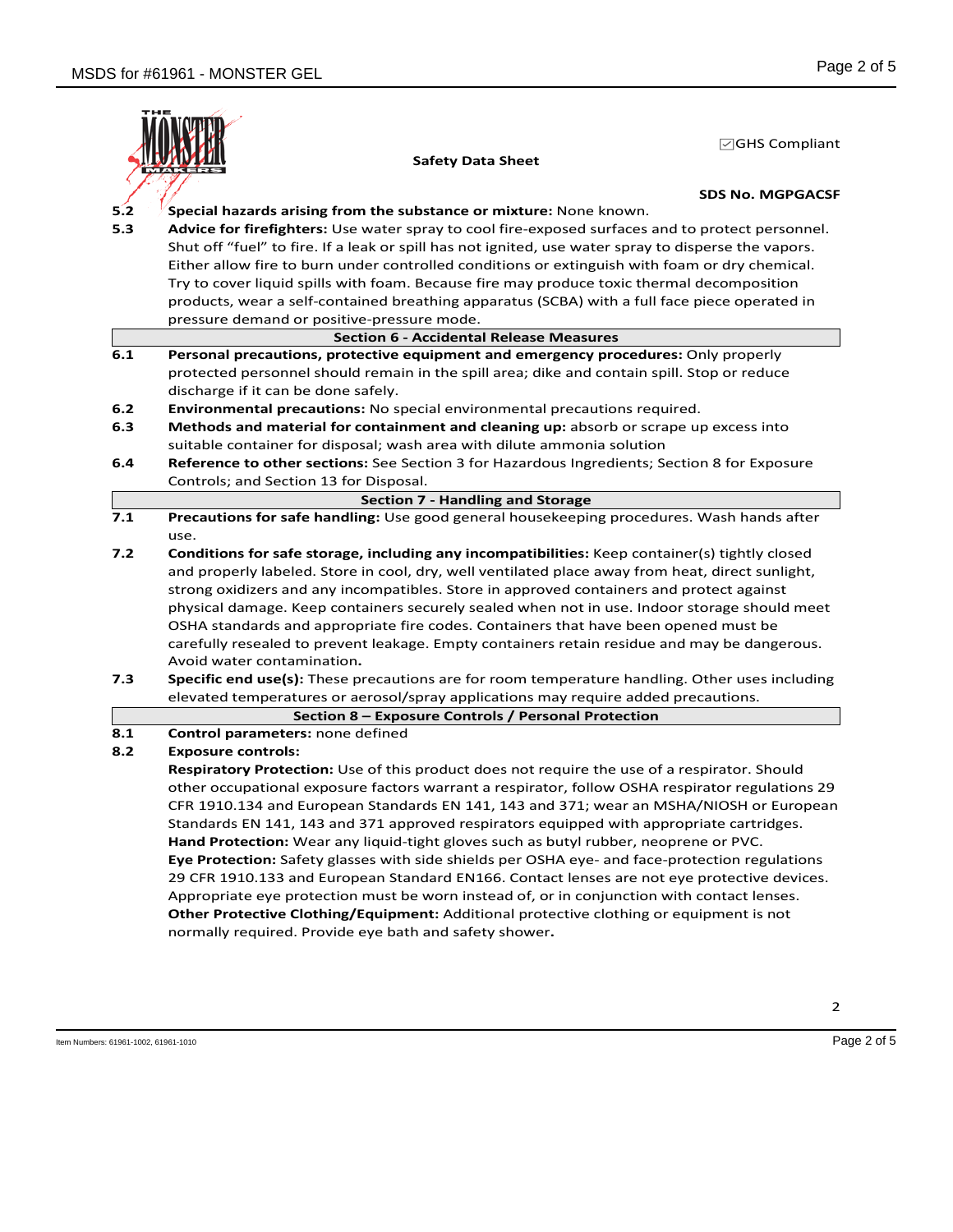

## **SDS No. MGPGACSF**

☑GHS Compliant

**Comments:** Never eat, drink, or smoke in work areas. Practice good personal hygiene after using this material, especially before eating, drinking, smoking, using the toilet, or applying cosmetics. Wash thoroughly after handling.

|      | <b>Section 9 - Physical and Chemical Properties</b>                                             |                                                                                                 |  |  |  |
|------|-------------------------------------------------------------------------------------------------|-------------------------------------------------------------------------------------------------|--|--|--|
| 9.1  | Information on basic physical and chemical properties:                                          |                                                                                                 |  |  |  |
|      | <b>Appearance: Powder: white</b><br>Vapor Pressure: None                                        |                                                                                                 |  |  |  |
|      | Odor/Threshold: odorless                                                                        | Vapor Density (Air=1): Not Applicable                                                           |  |  |  |
|      | $pH: N/A$ (non-aqueous)                                                                         | Specific Gravity (H2O=1, at 4C): N/A                                                            |  |  |  |
|      | <b>Melting Point/Freezing Point: N/A</b><br><b>Water Solubility: Soluble</b>                    |                                                                                                 |  |  |  |
|      | Low/High Boiling Point: N/A<br><b>Partition Coefficient: Not Available</b>                      |                                                                                                 |  |  |  |
|      | Flash point: Not Applicable                                                                     | <b>Auto-Ignition Temperature: Not Available</b>                                                 |  |  |  |
|      | <b>Evaporation Rate: Not Applicable</b>                                                         | <b>Decomposition Temperature: Not Available</b>                                                 |  |  |  |
|      | Flammability: Not Applicable                                                                    | Viscosity: Not Applicable (Powder)                                                              |  |  |  |
|      | <b>UEL/LEL: Not Applicable</b>                                                                  | % Volatile: Nil                                                                                 |  |  |  |
|      |                                                                                                 |                                                                                                 |  |  |  |
|      |                                                                                                 |                                                                                                 |  |  |  |
|      | <b>Section 10 - Stability and Reactivity</b>                                                    |                                                                                                 |  |  |  |
| 10.1 |                                                                                                 | Reactivity: No hazardous reactions if stored and handled as prescribed/indicated., No corrosive |  |  |  |
|      | effect on metal. Not fire propagating.                                                          |                                                                                                 |  |  |  |
| 10.2 | Chemical stability: These products are stable at room temperature in closed containers under    |                                                                                                 |  |  |  |
|      | normal storage and handling conditions.                                                         |                                                                                                 |  |  |  |
| 10.3 | Possibility of hazardous reactions: Hazardous polymerization cannot occur.                      |                                                                                                 |  |  |  |
| 10.4 | Conditions to avoid: none known                                                                 |                                                                                                 |  |  |  |
| 10.5 | Incompatible materials: strong bases and acids                                                  |                                                                                                 |  |  |  |
| 10.6 | Hazardous decomposition products: Thermal oxidative decomposition can produce carbon            |                                                                                                 |  |  |  |
|      | oxides, gasses/vapors, and traces of incompletely burned carbon compounds.                      |                                                                                                 |  |  |  |
|      |                                                                                                 | <b>Section 11 - Toxicological Information</b>                                                   |  |  |  |
| 11.1 | <b>Information on Toxicological Effects:</b>                                                    |                                                                                                 |  |  |  |
|      | Skin Corrosion/Irritation: No Data                                                              |                                                                                                 |  |  |  |
|      | Serious Eye Damage/Irritation: No Data                                                          |                                                                                                 |  |  |  |
|      | Respiratory/Skin Sensitization: No Data                                                         |                                                                                                 |  |  |  |
|      | Germ Cell Mutagenicity: No Data                                                                 |                                                                                                 |  |  |  |
|      | <b>Carcinogenicity:</b> No component of this product at levels greater than or equal to 0.1% is |                                                                                                 |  |  |  |
|      | identified as a carcinogen or potential carcinogen by IARC, NTP, or OSHA.                       |                                                                                                 |  |  |  |
|      | Reproductive Toxicity: No Data                                                                  |                                                                                                 |  |  |  |
|      | Specific Target Organ Toxicity - Single Exposure: No Data                                       |                                                                                                 |  |  |  |
|      | Specific Target Organ Toxicity - Repeated Exposure: No Data                                     |                                                                                                 |  |  |  |
|      | <b>Aspiration Hazard: No Data</b>                                                               |                                                                                                 |  |  |  |
|      | <b>Acute Toxicity: (calculated)</b>                                                             |                                                                                                 |  |  |  |
|      | <b>Chronic Exposure: No Data</b>                                                                |                                                                                                 |  |  |  |
|      | Potential Health Effects - Miscellaneous: No Data                                               |                                                                                                 |  |  |  |
|      |                                                                                                 |                                                                                                 |  |  |  |
|      | Section 12 - Ecological Information<br>÷.<br>$\cdot$                                            |                                                                                                 |  |  |  |

**12.1 Toxicity:**

**12.2 Persistence and Degradability:** no data

3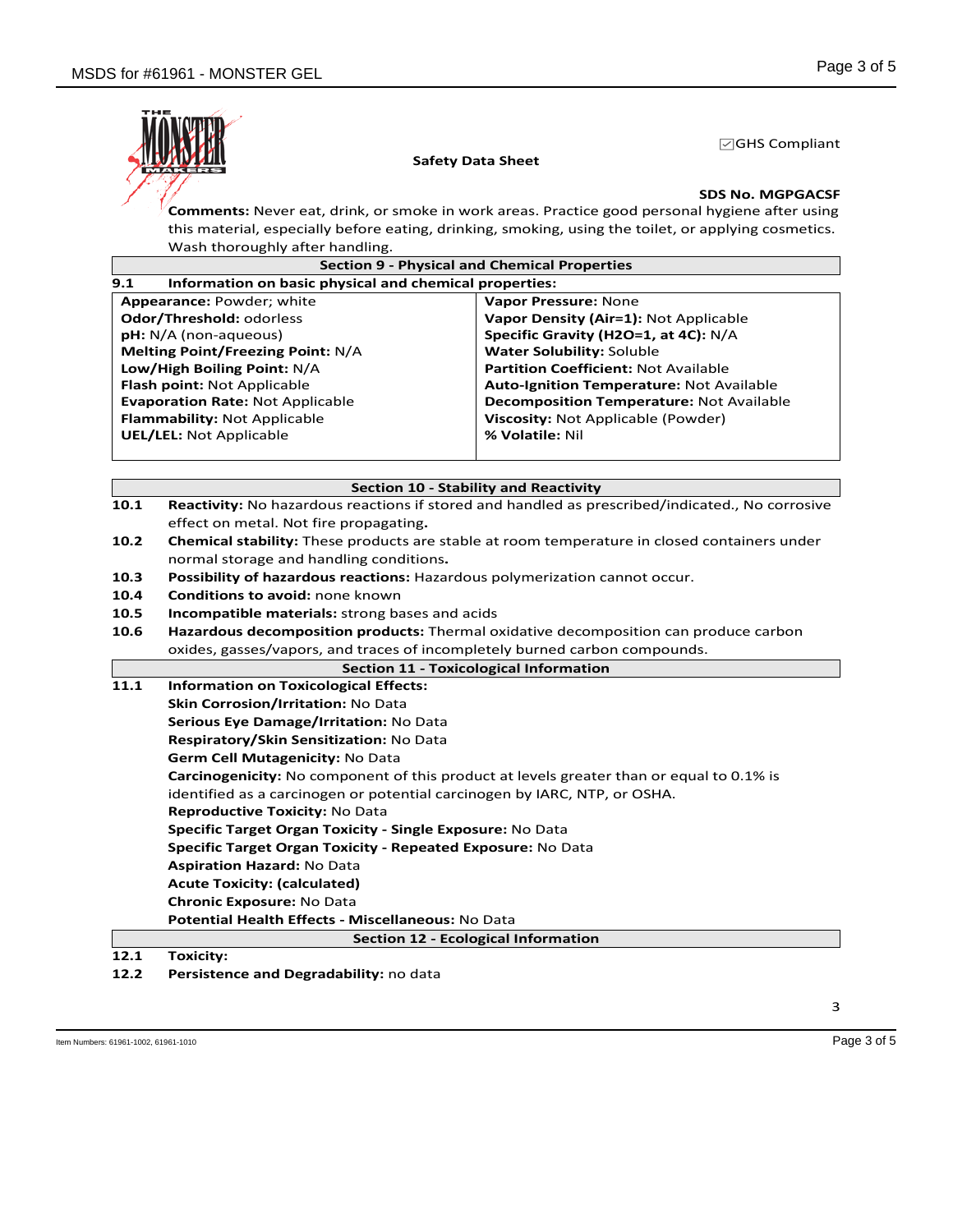

☑GHS Compliant

**SDS No. MGPGACSF**

- 12.3 Bioaccumulative Potential: no data
- **12.4 Mobility in Soil:** no data
- **12.5 Results of PBT and vPvB assessment:** no data
- **12.6 Other Adverse Effects:** no data

|  | 13 - Disposal Considerations |  |
|--|------------------------------|--|
|  |                              |  |

**13.1 Waste Treatment Methods:** Under RCRA it is the responsibility of the user of the product to determine at the time of disposal whether the product meets RCRA criteria for hazardous waste. Waste management should be in full compliance with federal, state and local laws. Page 4 of 5 Empty containers retain product residue which may exhibit hazards of material, therefore to not pressurize, cut, glaze, weld or use for any other purposes. Return drums to reclamation centers for proper cleaning and reuse.

### **Section 14 - Transport Information**

## Not regulated by DOT, IATA or IMDG

- **14.1 UN Number:** None
- **14.2 UN Proper Shipping Name:** None
- **14.3 Transport Hazard Class(es):** Not Applicable
- **14.4 Packing Group:** Not Applicable
- **14.5 Environmental Hazards:** None Known
- **14.6 Special Precautions for User:** None Known
- **14.7 Transport in Bulk according to Annex II of MARPOL73/78 and the IBC Code:** Not Applicable **Section 15 - Regulatory Information**
- **15.1 Safety Health and environmental regulation/legislation specific for the substance or mixture: In the United States (EPA Regulations):**

**TSCA Inventory Status (40 CFR710):** All components of this formulation are listed in the TSCA Inventory.

**SARA 302 Components:** No chemicals in this material are subject to the reporting requirements of SARA Title III, Section 302.

**SARA 311/312 Hazard(s):** This material does not contain any chemical components with known CAS numbers that exceed the threshold (de minimis) reporting levels established by SARA Title III, Section 313.

### **SARA 313 Components:** None

**15.2 Chemical Safety Assessment:** No chemical safety assessment has been carried out for this substance/mixture by the supplier.

| <b>Section 16 - Other Information</b> |  |
|---------------------------------------|--|
|---------------------------------------|--|

| <b>HMIS</b> |  |  |
|-------------|--|--|
| н           |  |  |
| Е           |  |  |
| R           |  |  |